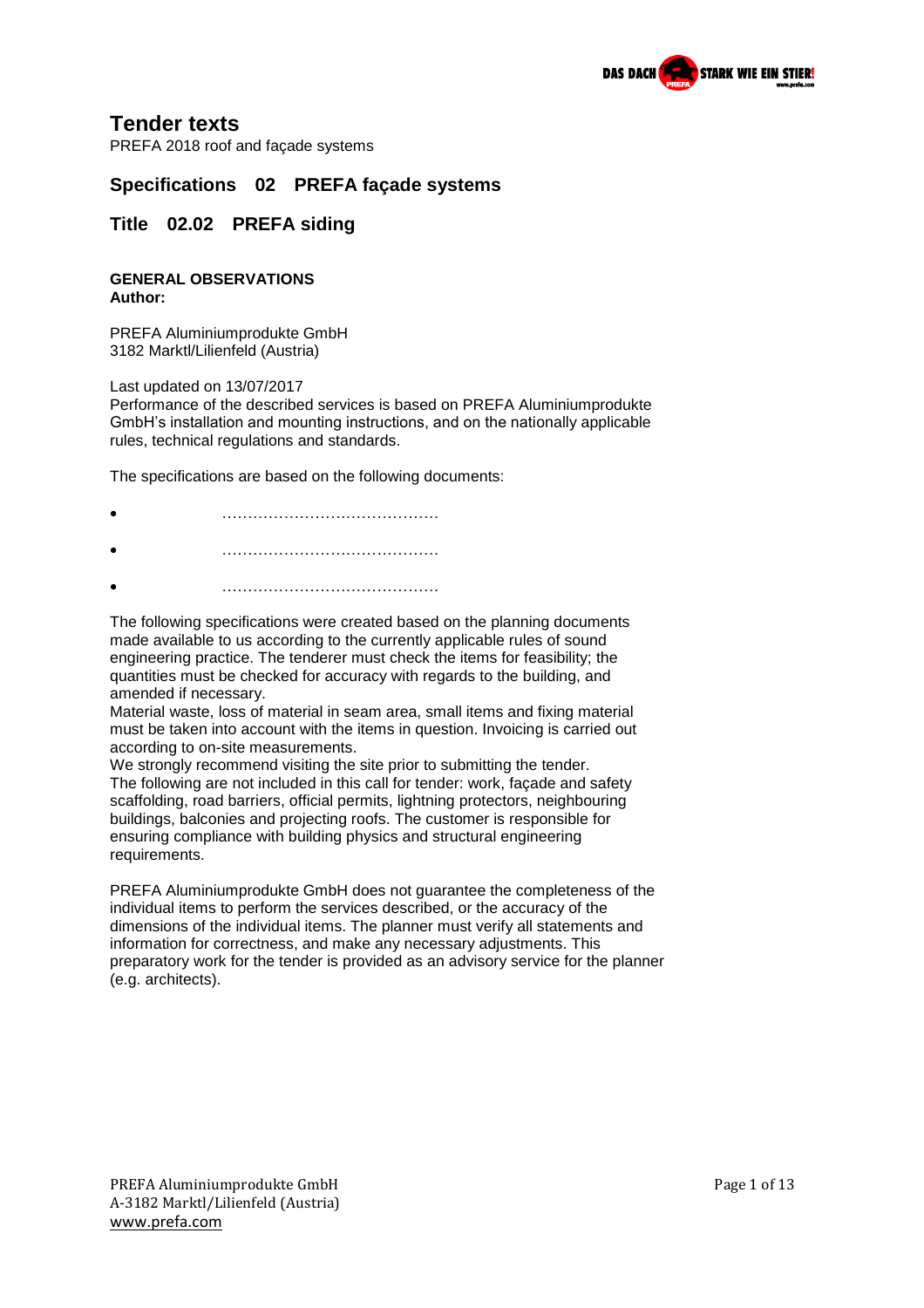

## **02.02.1 Façade cladding with PREFA sidings 138/0.7**

Delivery and installation of stainless aluminium façade cladding with PREFA sidings; including PREFA fixing material (concealed fastening; with bolted joints; in accordance with the implementation plan and the structural requirements); in a straight line and aligned on the existing substructure. The PREFA installation guidelines must be observed.

Width: 138 mm (visible width) Length: 500-6,200 mm Material thickness: 0.7 mm Weight: 3.2 kg/m² Material quality: aluminium (fully recyclable) Alloy: EN AW-3005 in accordance with EN 573-3 Front: P.10 or Duragloss 5000 coil coating Colour: …… (Standard according to valid PREFA colour chart) Reverse: protective paint Finish: smooth / stucco / lined Shadow gap: with/without (width: 15 mm / depth: 7 mm) Installation: horizontal / vertical / diagonal Class of reaction-to-fire performance: A1 in accordance with EN 13501-1 Environmental Product Declaration in accordance with ISO 14025 and EN 15804: EPD-GDA-20130260-IBG1-DE Reference service life according to Environmental Product Declaration: ≥ 70 years

**0.000 m²** UP \_\_\_\_\_\_\_\_\_\_\_\_\_ TP \_\_\_\_\_\_\_\_\_\_\_\_\_

#### **02.02.2 Façade cladding with PREFA sidings 200/1.0**

Delivery and installation of stainless aluminium façade cladding with PREFA sidings; including PREFA fixing material (concealed fastening; with bolted joints; in accordance with the implementation plan and the structural requirements); in a straight line and aligned on the existing substructure. The PREFA installation guidelines must be observed.

| Width: 200 mm (visible width)                                           |
|-------------------------------------------------------------------------|
| Length: 500-6,200 mm                                                    |
| Material thickness: 1.0 mm                                              |
| Weight: 4.0 kg/m <sup>2</sup>                                           |
| Material quality: aluminium (fully recyclable)                          |
| Alloy: EN AW-3005 in accordance with EN 573-3                           |
| Front: P.10 or Duragloss 5000 coil coating                              |
| Colour: ……                                                              |
| (Standard according to valid PREFA colour chart)                        |
| Reverse: protective paint                                               |
| Finish: smooth / stucco / lined                                         |
| Shadow gap: with/without (width: 15 mm / depth: 7 mm)                   |
| Installation: horizontal / vertical / diagonal                          |
| Class of reaction-to-fire performance: A1 in accordance with EN 13501-1 |
| Environmental Product Declaration in accordance with ISO 14025 and      |
| EN 15804: EPD-GDA-20130260-IBG1-DE                                      |
| Reference service life according to Environmental Product Declaration:  |
| ≥ 70 years                                                              |

| $0.000 \; \mathrm{m}^2$ |  |
|-------------------------|--|
|-------------------------|--|

**0.000 m²** UP \_\_\_\_\_\_\_\_\_\_\_\_\_ TP \_\_\_\_\_\_\_\_\_\_\_\_\_

PREFA Aluminiumprodukte GmbH **Page 2 of 13** Page 2 of 13 A-3182 Marktl/Lilienfeld (Austria) [www.prefa.com](http://www.prefa.com/)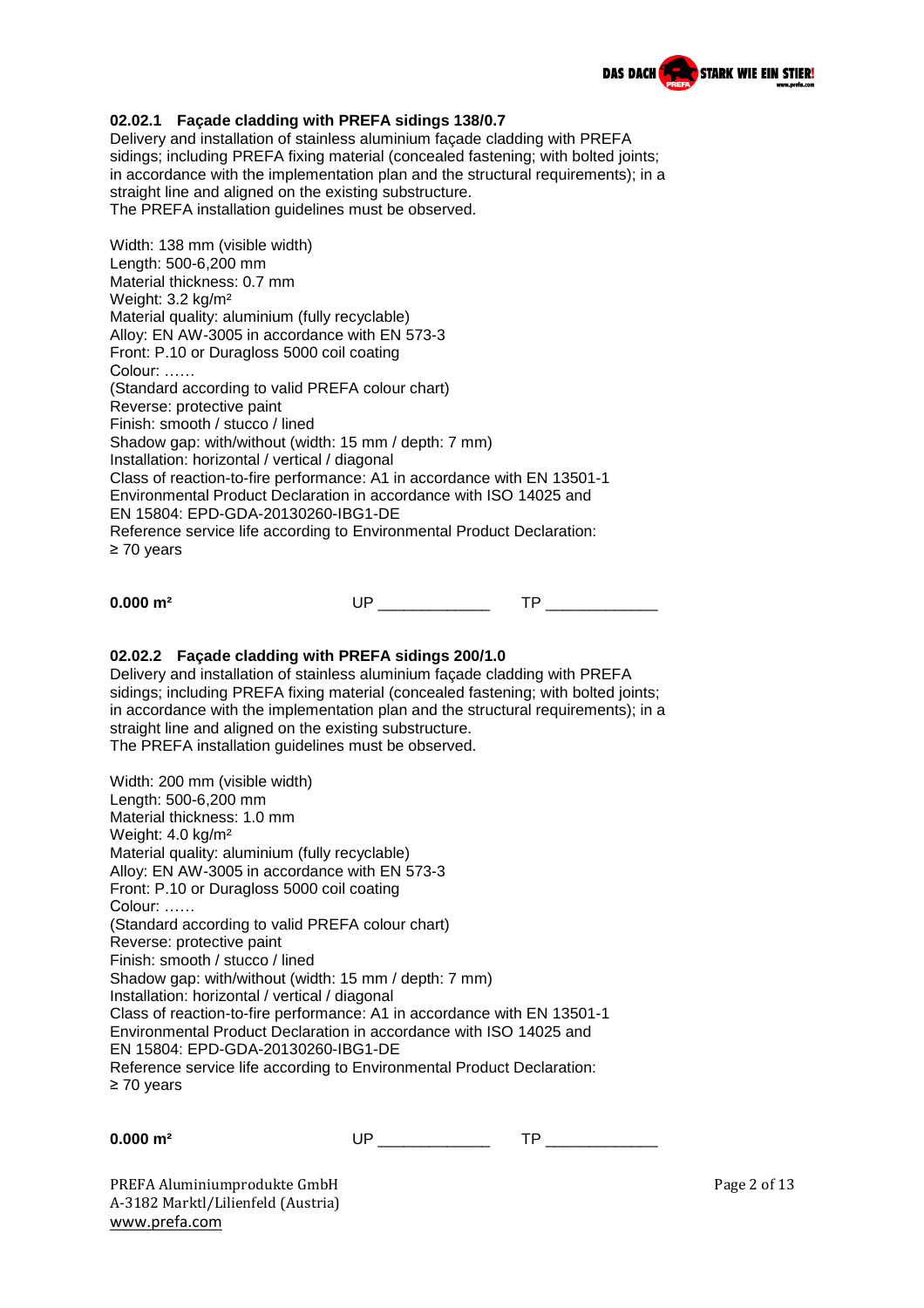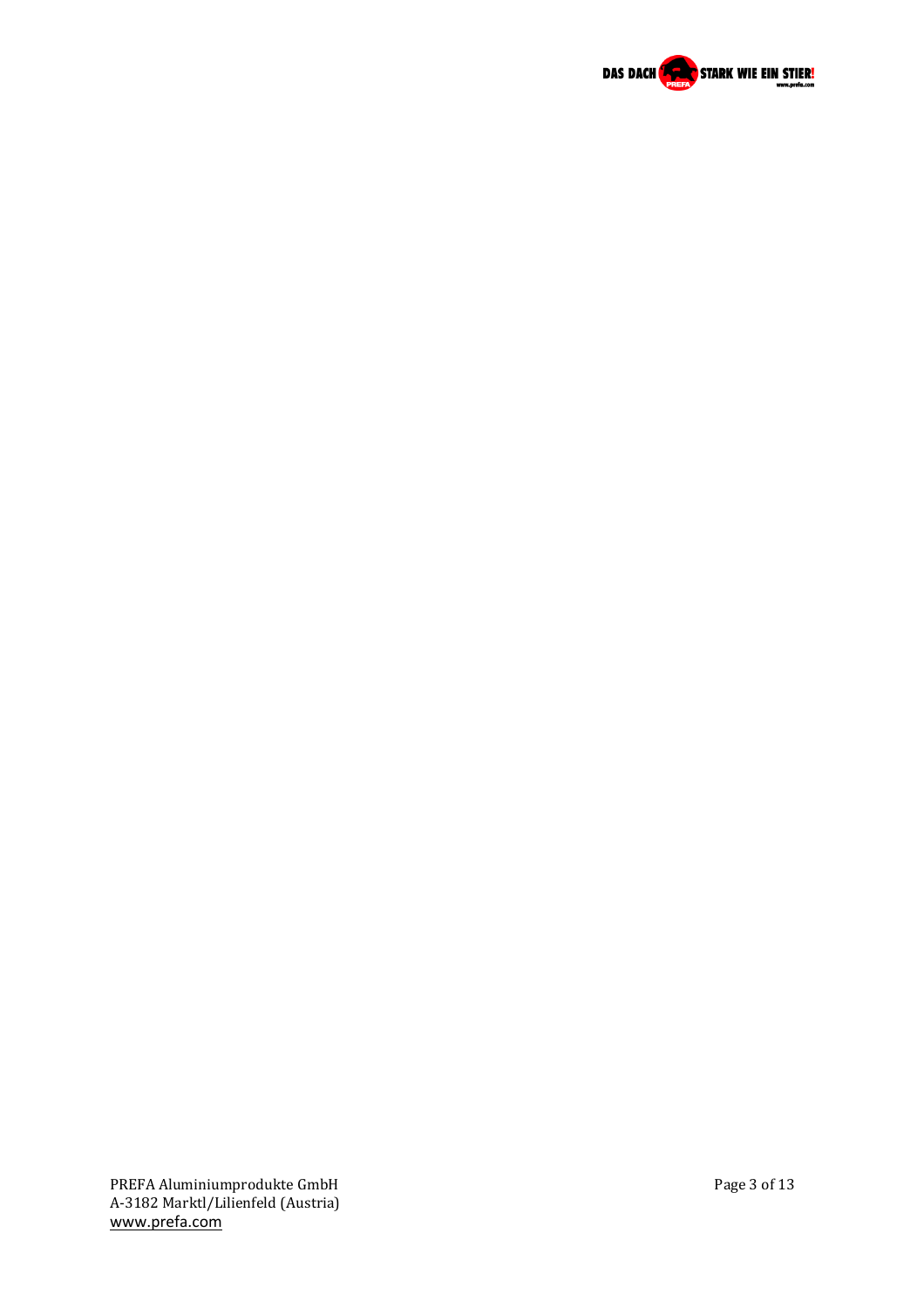

## **02.02.3 Façade cladding with PREFA sidings 300/1.2**

Delivery and installation of stainless aluminium façade cladding with PREFA sidings; including PREFA fixing material (concealed fastening; with bolted joints and storm-proof clips; in accordance with the implementation plan and the structural requirements); in a straight line and aligned on the existing substructure.

The PREFA installation guidelines must be observed.

**0.000 m²** UP \_\_\_\_\_\_\_\_\_\_\_\_\_ TP \_\_\_\_\_\_\_\_\_\_\_\_\_

#### **02.02.4 Façade cladding with PREFA sidings 400/1.2**

Delivery and installation of stainless aluminium façade cladding with PREFA sidings; including PREFA fixing material (concealed fastening; with bolted joints and storm-proof clips; in accordance with the implementation plan and the structural requirements); in a straight line and aligned on the existing substructure.

The PREFA installation guidelines must be observed.

**0.000 m²** UP \_\_\_\_\_\_\_\_\_\_\_\_\_ TP \_\_\_\_\_\_\_\_\_\_\_\_\_

PREFA Aluminiumprodukte GmbH **Page 4 of 13** Page 4 of 13 A-3182 Marktl/Lilienfeld (Austria) [www.prefa.com](http://www.prefa.com/)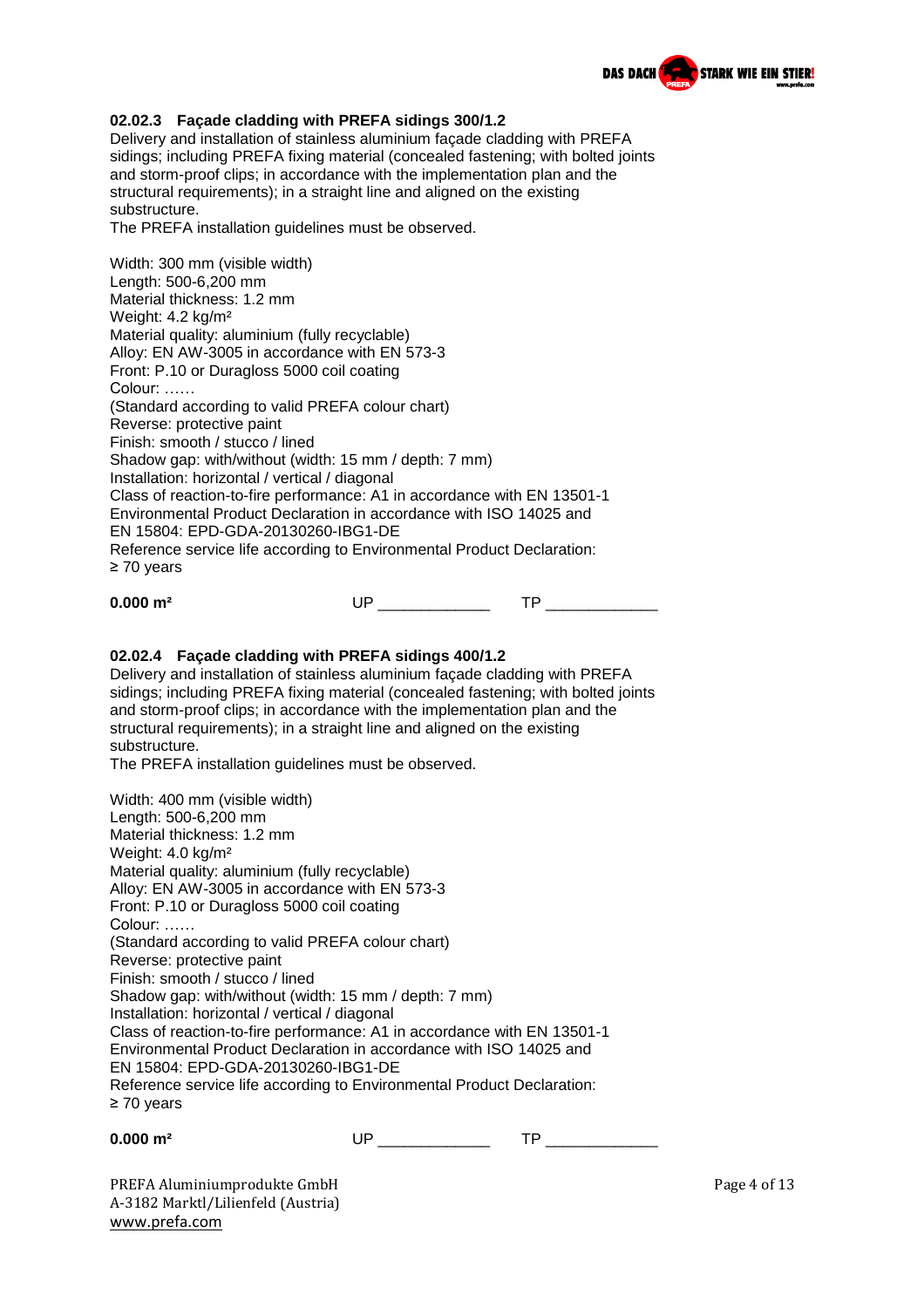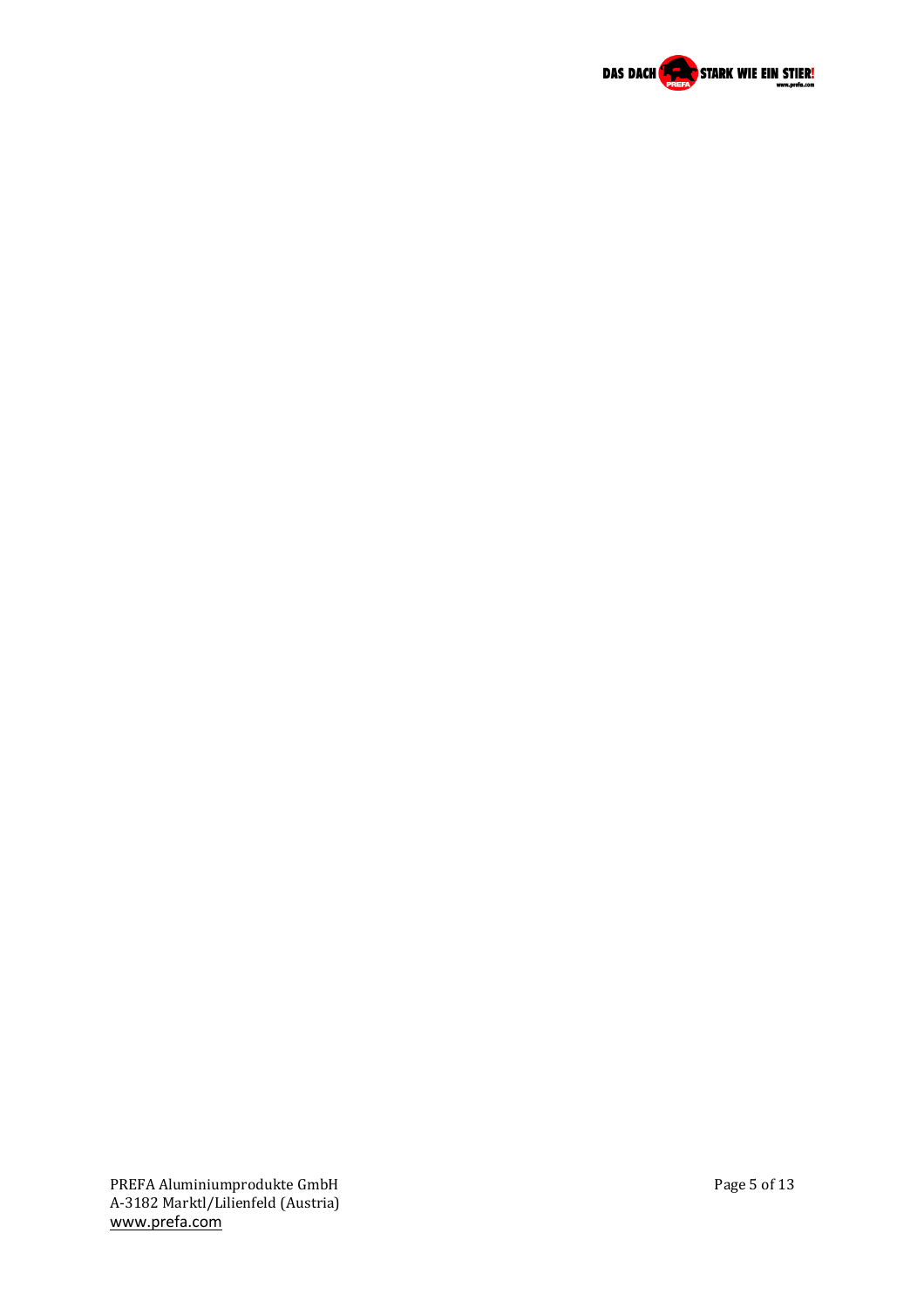

## **02.02.5 Façade cladding with PREFA siding.X**

Delivery and installation of stainless aluminium façade cladding with PREFA sidings.X in various visible widths; including PREFA fixing material (concealed fastening; with bolted joints and storm-proof clips [for a visible width > 200 mm]; in accordance with the implementation plan and the structural requirements); in a straight line and aligned on the existing substructure. The PREFA installation guidelines must be observed.

Width: 200, 300, 400 mm (visible width) Length: 500-6,200 mm Material thickness: 1.00 mm Weight: 3.4–4.0 kg/m² Material quality: aluminium (fully recyclable) Alloy: EN AW-3005 in accordance with EN 573-3 Front: P.10 or Duragloss 5000 coil coating Colour: …… (Standard according to valid PREFA colour chart) Reverse: protective paint Finish: smooth Shadow gap: with/without (width: 15 mm / depth: 7 mm) Installation: horizontal / vertical / diagonal Class of reaction-to-fire performance: A1 in accordance with EN 13501-1 Environmental Product Declaration in accordance with ISO 14025 and EN 15804: EPD-GDA-20130260-IBG1-DE Reference service life according to Environmental Product Declaration: ≥ 70 years

**0.000 m²** UP \_\_\_\_\_\_\_\_\_\_\_\_\_ TP \_\_\_\_\_\_\_\_\_\_\_\_\_

#### **02.02.6 Lower connection of the PREFA siding**

Delivery and installation of bottom connection; including fixing material and attachment to façade cladding.

Material thickness: same as the main item Material quality: same as the main item Colour: same as the main item

Cover flashing: Cutting dimension: … mm Downstand: … mm

Insertion profile: Cutting dimension: 120 mm Downstand: 3 pc. Length: 2,000 mm

**0.000 m** UP \_\_\_\_\_\_\_\_\_\_\_\_\_\_\_\_ TP \_\_\_\_\_\_\_\_\_\_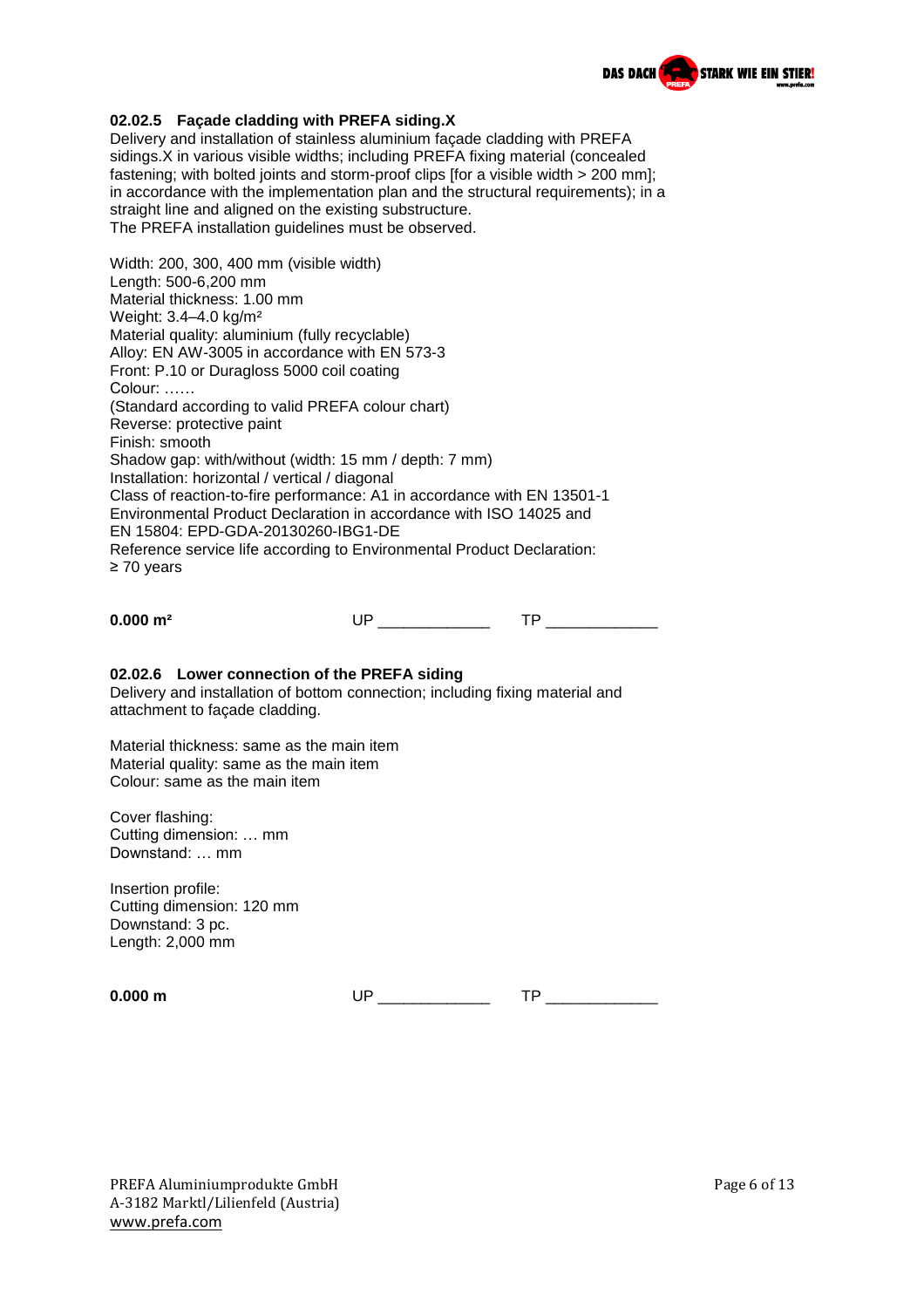

## **02.02.7 PREFA drip**

Delivery and installation of PREFA drip for lower connection, horizontal separation and top window connection. Including fixing material, joint connector and attachment to the façade cladding.

| Cutting dimension: 120 mm<br>Downstand: 3 pc.<br>Length: 2,500 mm<br>Material thickness: same as the main item<br>Material quality: same as the main item<br>Colour: same as the main item                                                                                                                                                                                                                                          |                                        |              |
|-------------------------------------------------------------------------------------------------------------------------------------------------------------------------------------------------------------------------------------------------------------------------------------------------------------------------------------------------------------------------------------------------------------------------------------|----------------------------------------|--------------|
| 0.000 m                                                                                                                                                                                                                                                                                                                                                                                                                             |                                        |              |
| 02.02.8 PREFA channel profile<br>Delivery and installation of PREFA channel profiles for wall connection and top<br>connection; including fixing material, sealants and attachment to the PREFA<br>façade cladding.                                                                                                                                                                                                                 |                                        |              |
| Cutting dimension: 150 mm<br>Downstand: 3 pc.<br>Length: 2,500 mm<br>Colour: same as the main item<br>Material thickness: same as the main item<br>Material quality: same as the main item                                                                                                                                                                                                                                          |                                        |              |
| 0.000 m                                                                                                                                                                                                                                                                                                                                                                                                                             | UP ________________  TP ______________ |              |
| Delivery and installation of PREFA start profiles for the bottom connection and<br>horizontal separation, in the case of horizontally installed PREFA ripple profile.<br>Including fixing material and attachment to the PREFA siding.<br>Cutting dimension: 71 mm<br>Downstand: 3 pc.<br>Length: 2,000 mm<br>Material thickness: same as the main item<br>Material quality: same as the main item<br>Colour: same as the main item |                                        |              |
| $0.000 \;{\rm m}$                                                                                                                                                                                                                                                                                                                                                                                                                   |                                        |              |
| 02.02.10 PREFA starter profile (vertical siding)<br>Delivery and installation of PREFA start profiles for construction of corners and<br>lateral wall connections, in the case of vertically installed PREFA ripple profile.<br>Including fixing material and attachment to the PREFA siding.<br>Cutting dimension: 71 mm<br>Downstand: 3 pc.<br>Length: 2,000 mm                                                                   |                                        |              |
| Material thickness: same as the main item<br>Material quality: same as the main item<br>Colour: same as the main item                                                                                                                                                                                                                                                                                                               |                                        |              |
| 0.000 m                                                                                                                                                                                                                                                                                                                                                                                                                             | UP ________________  TP ______________ |              |
| PREFA Aluminiumprodukte GmbH                                                                                                                                                                                                                                                                                                                                                                                                        |                                        | Page 7 of 13 |

A-3182 Marktl/Lilienfeld (Austria) [www.prefa.com](http://www.prefa.com/)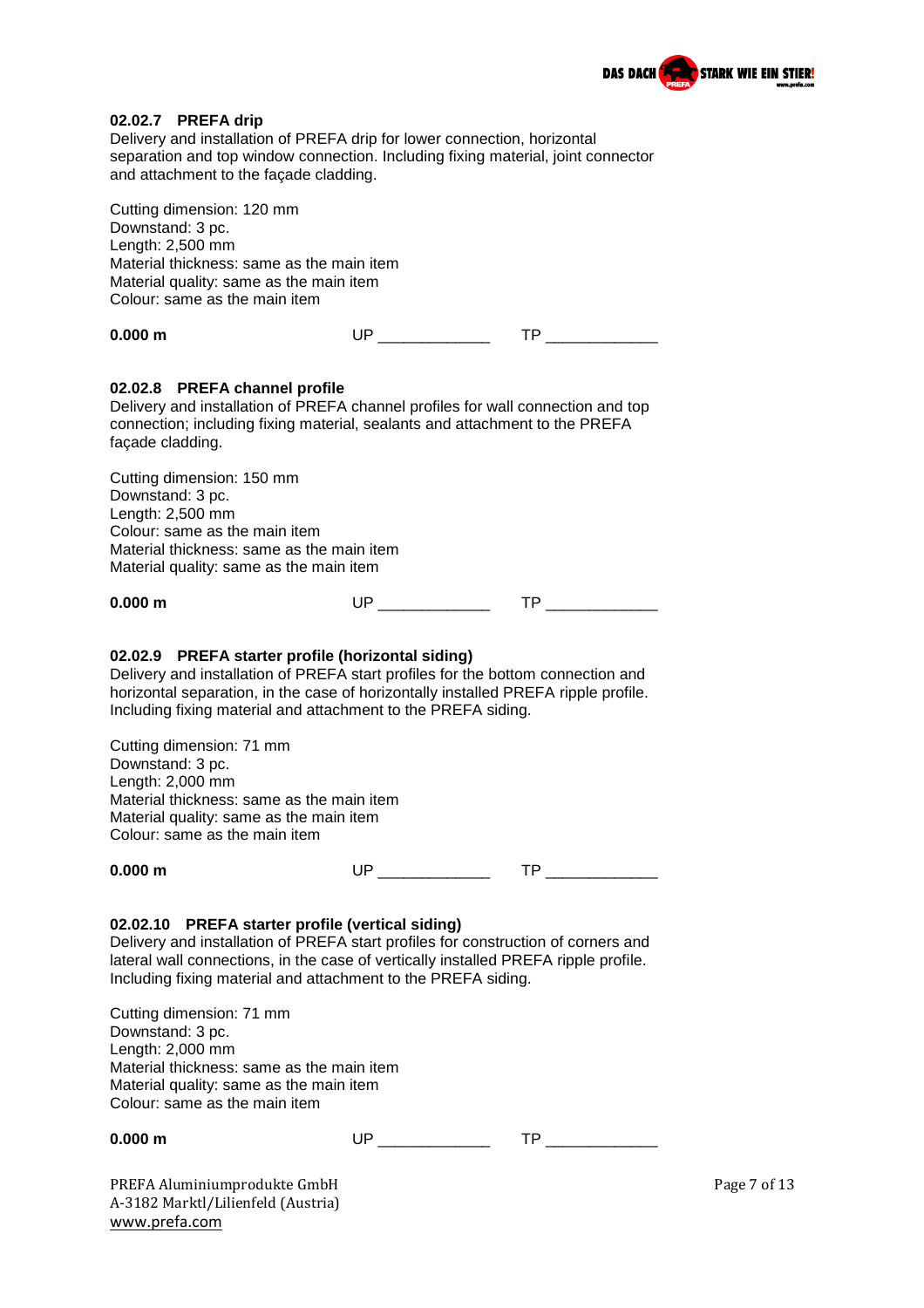## **02.02.11 PREFA perforated plate (vertical siding)**

Delivery and installation of PREFA perforated plates for the bottom connection, horizontal separations and top window connection including fixing material and attachment to PREFA sidings.

| Cutting dimension: 80 mm<br>Downstand: 3 pc.<br>Length: 2,500 mm<br>Material thickness: same as the main item<br>Material quality: same as the main item<br>Colour: same as the main item                                                                                                                                                                                  |                                                                                                                                                                           |  |
|----------------------------------------------------------------------------------------------------------------------------------------------------------------------------------------------------------------------------------------------------------------------------------------------------------------------------------------------------------------------------|---------------------------------------------------------------------------------------------------------------------------------------------------------------------------|--|
| $0.000 \;{\rm m}$                                                                                                                                                                                                                                                                                                                                                          |                                                                                                                                                                           |  |
| 02.02.12 PREFA joint (vertical joints)<br>façade.<br>shadow gap; maximum siding length: 2,500 mm.                                                                                                                                                                                                                                                                          | Delivery and installation of PREFA joints for the vertical joints of the offset siding<br>Suitable for sidings 138 mm, 200 mm, 300 mm and 400 mm, with or without         |  |
| $0.000$ pc.                                                                                                                                                                                                                                                                                                                                                                |                                                                                                                                                                           |  |
| 02.02.13 Vertical separation for PREFA sidings (joint connection)<br>Delivery and installation of a vertical separation mounted with PREFA joint<br>material and attachment to the PREFA siding.<br>Cutting dimension: 150 mm<br>Downstand: 5 pc.<br>Material thickness: same as the main item<br>Material quality: same as the main item<br>Colour: same as the main item | connection, in the case of horizontally installed PREFA sidings. Including fixing                                                                                         |  |
| $0.000 \;{\rm m}$                                                                                                                                                                                                                                                                                                                                                          |                                                                                                                                                                           |  |
| 02.02.14 Vertical separation for PREFA sidings (metal sheathing)<br>to the PREFA siding.<br>Cutting dimension: 120 mm<br>Downstand: 2 pc.<br>Material thickness: same as the main item<br>Material quality: same as the main item<br>Colour: same as the main item                                                                                                         | Delivery and installation of a vertical separation with metal sheathing, in the case<br>of horizontally installed PREFA sidings. Including fixing material and attachment |  |

**0.000 m** UP \_\_\_\_\_\_\_\_\_\_\_\_\_\_\_\_ TP \_\_\_\_\_\_\_\_\_\_\_\_\_\_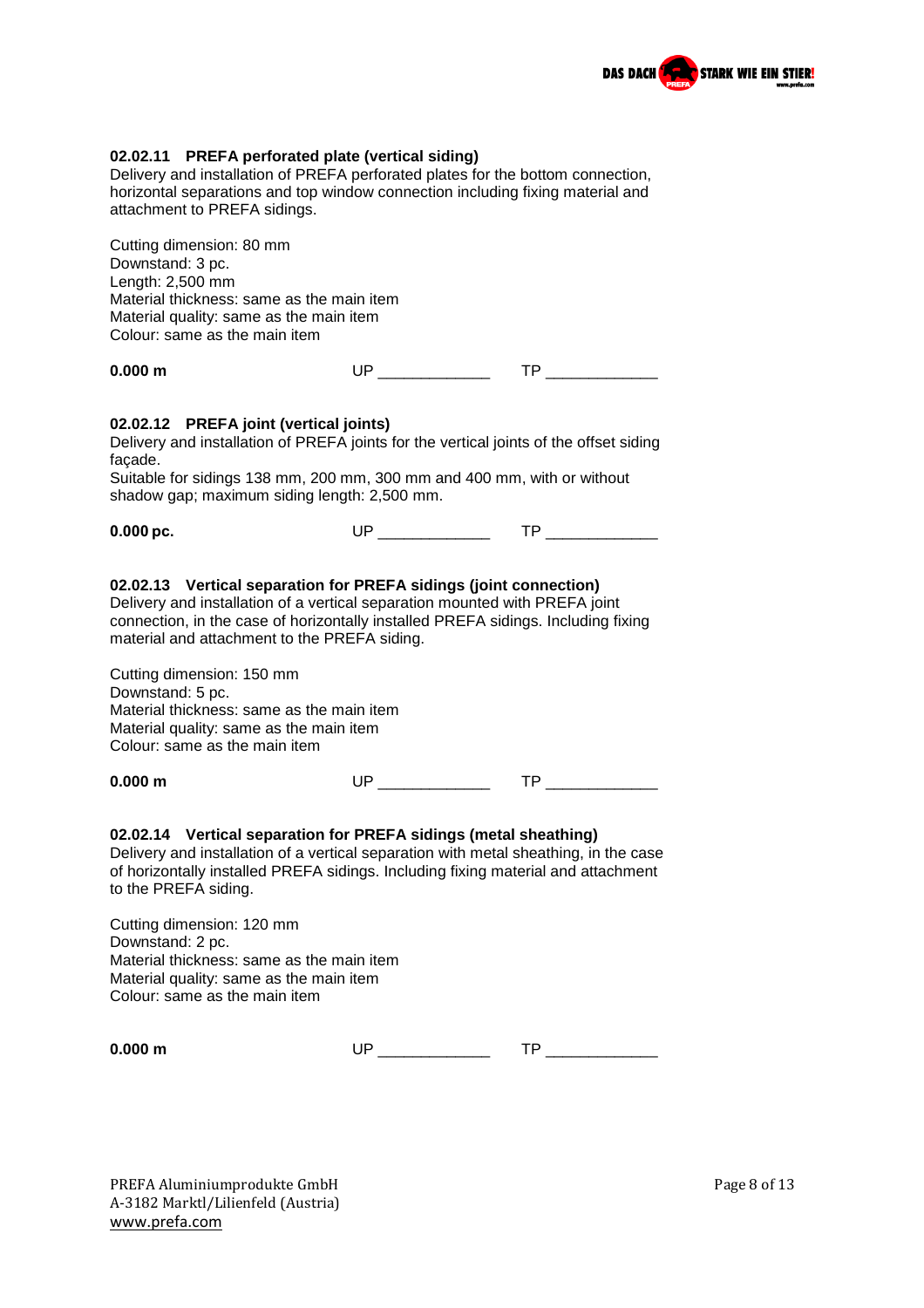

|  | 02.02.15 Vertical separation for PREFA sidings (cover strip) |  |  |
|--|--------------------------------------------------------------|--|--|
|--|--------------------------------------------------------------|--|--|

Delivery and installation of a vertical separation with cover strip, in the case of horizontally installed PREFA sidings. Including fixing material and attachment to the PREFA siding.

Material thickness: same as the main item Material quality: same as the main item Colour: same as the main item

Cover strip: Cutting dimension: 100 mm Downstand: 2 pc.

Channel profile: 2 pc./joint Cutting dimension: 150 mm Downstand: 3 pc.

| 0.000<br>---<br>.<br>. |  |  |  |
|------------------------|--|--|--|
|------------------------|--|--|--|

### **02.02.16 Construction of protruding and recessed corners — PREFA siding (one part)**

Delivery and installation of protruding and recessed corners (one part); including fixing material and attachment to the PREFA façade cladding.

Total cutting dimension: up to 200 mm Downstand: up to 5 pc. Length: 2,500 mm Material thickness: same as the main item Material quality: same as the main item Colour: same as the main item

| $0.000 \text{ m}$ |  |
|-------------------|--|
|-------------------|--|

## **02.02.17 Construction of protruding and recessed corners — PREFA siding (two parts)**

Delivery and installation of protruding and recessed corners (two parts); including fixing material and attachment to the PREFA façade cladding.

Total cutting dimension: up to 250 mm Downstand: up to 8 pc. Length: 2,000 mm Material thickness: same as the main item Material quality: same as the main item Colour: same as the main item

|  | 0.000 <sub>m</sub> |  |
|--|--------------------|--|
|--|--------------------|--|

| 0.000 m |  |  |
|---------|--|--|
|---------|--|--|

## **02.02.18 Construction of protruding and recessed corners — PREFA siding (three parts)**

Delivery and installation of protruding and recessed corners (three parts); including fixing material and attachment to the PREFA façade cladding.

Total cutting dimension: up to 450 mm Downstand: up to 9 pc. Material thickness: same as the main item

PREFA Aluminiumprodukte GmbH **Page 9** of 13 A-3182 Marktl/Lilienfeld (Austria) [www.prefa.com](http://www.prefa.com/)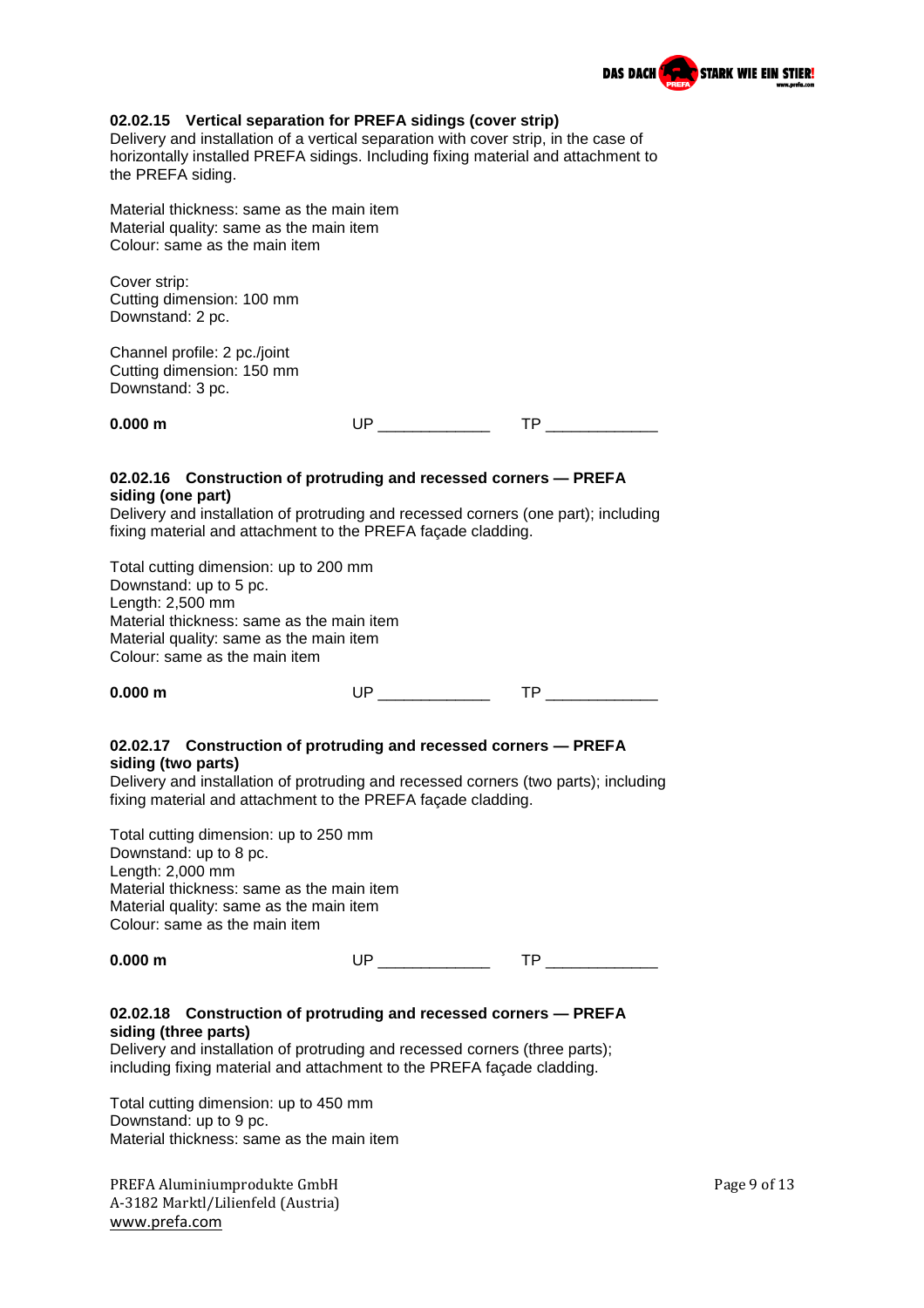

Material quality: same as the main item Colour: same as the main item

**0.000 m** UP TP

#### **02.02.19 Corner construction with PREFA corner siding (horizontal siding)**

Delivery and installation of PREFA corner constructions with PREFA corner sidings (protruding corner) in the case of horizontal installation; including fixing material and attachment to PREFA sidings.

Material thickness: same as the main item Material quality: same as the main item Colour: same as the main item Side length on both sides: 500 mm (internal dimension)

| $0.000 \text{ m}$<br>$ -$ |  |
|---------------------------|--|
|---------------------------|--|

### **02.02.20 Corner construction with PREFA siding (recessed, vertical siding)**

Delivery and installation of corner constructions with PREFA sidings in the case of vertical installation; including start profile, fixing material and attachment to PREFA sidings.

**0.000 m** UP \_\_\_\_\_\_\_\_\_\_\_\_\_ TP \_\_\_\_\_\_\_\_\_\_\_\_\_

## **02.02.21 Vertical window/door connection (reveal) made of PREFA flashing strip**

Delivery and installation of vertical window/door connections (reveal) made of PREFA flashing strip. Including fixing material and sealants and attachment to the PREFA façade cladding, window ledge and lintel. Make sure that the thermal insulation is correctly attached to the frame.

Reveal: Cutting dimension: … mm Downstand: … pc. Material thickness: same as the main item Material quality: same as the main item Colour: same as the main item

Insertion profile: Cutting dimension: 120 mm Downstand: 3 pc. Length: 2,000 mm

**0.000 m** UP \_\_\_\_\_\_\_\_\_\_ TP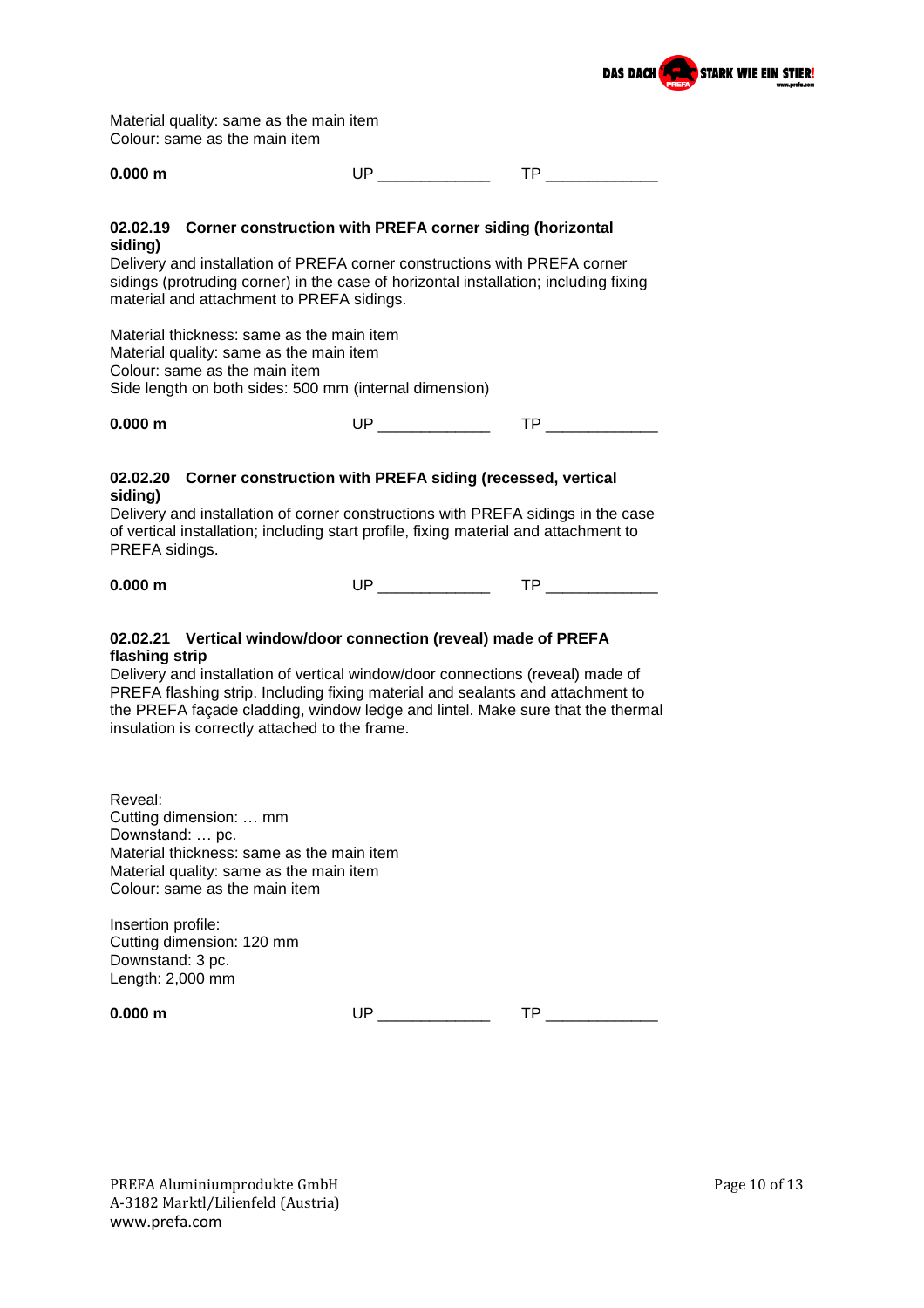

## **02.02.22 Horizontal window/door connection (lintel) made of PREFA flashing strip**

Delivery and installation of horizontal window/door connections (lintel) made of PREFA flashing strip. Including fixing material and sealants and attachment to the PREFA façade cladding and window reveal. Make sure that the thermal insulation is correctly attached to the frame.

| Lintel:<br>Cutting dimension:  mm<br>Downstand:  pc.<br>Material thickness: same as the main item<br>Material quality: same as the main item<br>Colour: same as the main item                       |    |                                                                                                                                                                                                                                                     |  |
|-----------------------------------------------------------------------------------------------------------------------------------------------------------------------------------------------------|----|-----------------------------------------------------------------------------------------------------------------------------------------------------------------------------------------------------------------------------------------------------|--|
| Insertion profile:<br>Cutting dimension: 120 mm<br>Downstand: 3 pc.<br>Length: 2,000 mm                                                                                                             |    |                                                                                                                                                                                                                                                     |  |
| 0.000 m                                                                                                                                                                                             |    | UP ________________  TP ___________                                                                                                                                                                                                                 |  |
| 02.02.23 Window ledges made of PREFA flashing strip<br>Delivery and installation of window ledges made of PREFA flashing strip;<br>including fixing material and production of lateral connections. |    |                                                                                                                                                                                                                                                     |  |
| Window ledge:<br>Cutting dimension:  mm<br>Downstand: 3 pc.<br>Material thickness: same as the main item                                                                                            |    |                                                                                                                                                                                                                                                     |  |
| Flashing strip:<br>Cutting dimension:  mm<br>Downstand: 1 pc.<br>Material thickness: 1.00 mm                                                                                                        |    |                                                                                                                                                                                                                                                     |  |
| 0.000 m                                                                                                                                                                                             |    |                                                                                                                                                                                                                                                     |  |
| 02.02.24 Roof parapet flashing made of PREFA flashing strip<br>must be prepared in lengths of up to 3,000 mm max. according to the cut.<br>sheathing.                                               |    | Delivery and installation of roof parapet flashing made of PREFA flashing strip;<br>including cleat strips on both sides and fixing material. The individual elements<br>Connection types: standing seam, hook seam, coulisseau or corrugated metal |  |
| Cutting dimension:  mm<br>Downstand: 4 pc.<br>Material quality: aluminium<br>Alloy: AlMn1Mg0.5, H41<br>Material thickness: 1.00 mm<br>Colour: same as the main item                                 |    |                                                                                                                                                                                                                                                     |  |
| 0.000 m                                                                                                                                                                                             | UP | TP and the state of the state of the state of the state of the state of the state of the state of the state of the state of the state of the state of the state of the state of the state of the state of the state of the sta                      |  |
|                                                                                                                                                                                                     |    |                                                                                                                                                                                                                                                     |  |

PREFA Aluminiumprodukte GmbH PREFA Aluminiumprodukte GmbH A-3182 Marktl/Lilienfeld (Austria) [www.prefa.com](http://www.prefa.com/)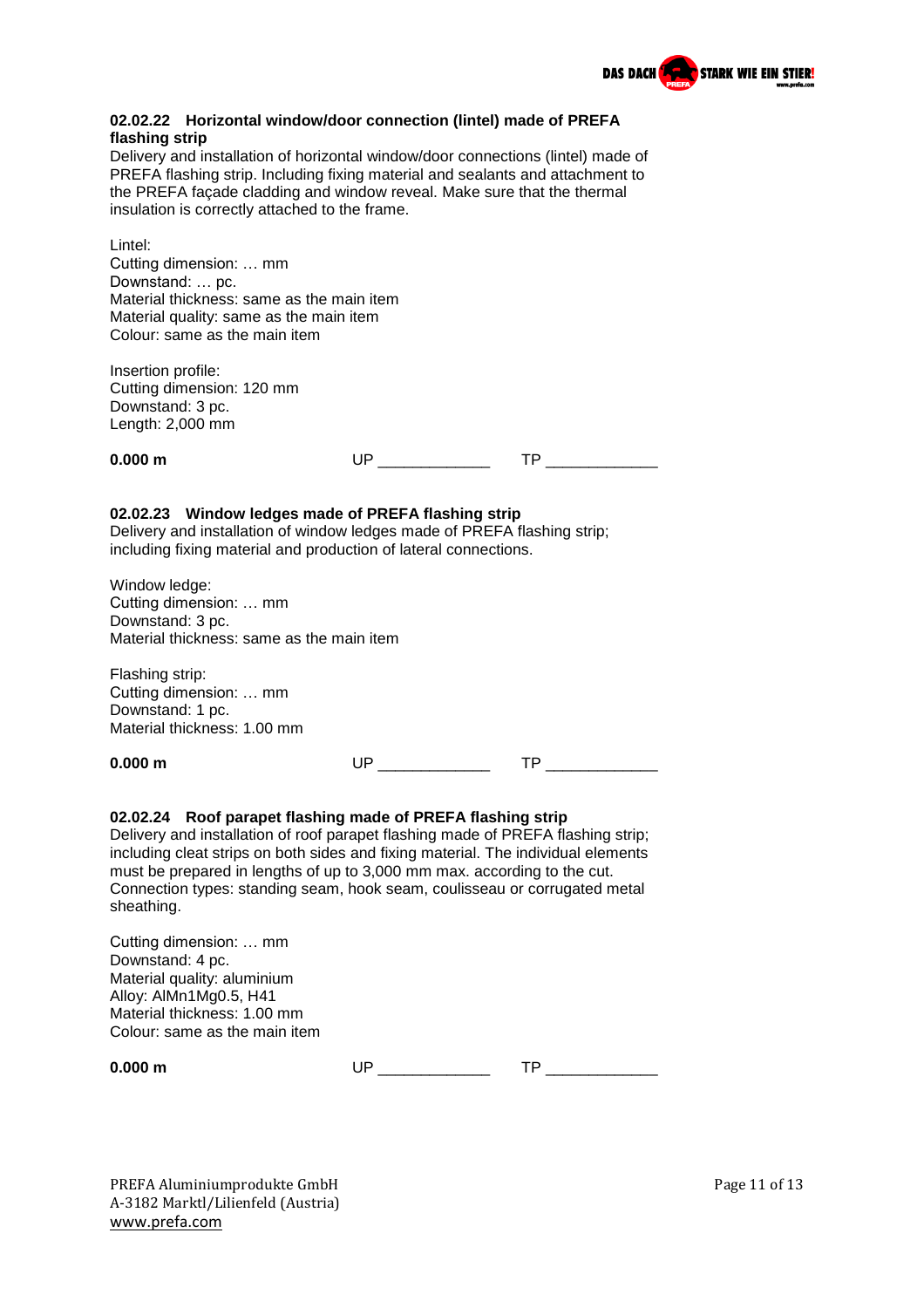

| 02.02.25 Production of penetrations<br>Production of penetrations for support profile (e.g. billboards, ventilations, etc.) in<br>the PREFA façade cladding, including support structure or auxiliary structure,<br>fixing material, sealants and attachment to the PREFA façade cladding.                                                                                                                                              |                                        |                             |
|-----------------------------------------------------------------------------------------------------------------------------------------------------------------------------------------------------------------------------------------------------------------------------------------------------------------------------------------------------------------------------------------------------------------------------------------|----------------------------------------|-----------------------------|
| Opening size:  x  mm                                                                                                                                                                                                                                                                                                                                                                                                                    |                                        |                             |
| $0.000$ pc.                                                                                                                                                                                                                                                                                                                                                                                                                             | UP ________________  TP ______________ |                             |
| 02.02.26 Installation of wood panels behind the PREFA sidings positioned<br>in the base area<br>Delivery and installation of wood panels behind the PREFA sidings positioned in<br>the base area; including fixing material. The width depends on the siding visible<br>width.                                                                                                                                                          |                                        |                             |
| Material thickness: 20 mm<br>Length:  mm                                                                                                                                                                                                                                                                                                                                                                                                |                                        |                             |
| 0.000 m                                                                                                                                                                                                                                                                                                                                                                                                                                 |                                        |                             |
| 02.02.27 PREFA perforated plate for ventilated façades<br>Delivery and installation of PREFA perforated plates with perforations for<br>aeration and ventilation, and to prevent insects and birds from getting into the<br>ventilated channel; including fixing material.<br>Cutting dimension:  mm<br>Downstand: as required<br>Material: aluminium<br>Alloy: EN AW-3005<br>Material thickness: 0.70 mm<br>Round perforations: Ø 5 mm |                                        |                             |
| 0.000 <sub>m</sub>                                                                                                                                                                                                                                                                                                                                                                                                                      |                                        | $TP \_$                     |
| 02.02.28 Skilled worker hourly rate<br>Skilled worker hourly rate                                                                                                                                                                                                                                                                                                                                                                       |                                        |                             |
| 0.000h                                                                                                                                                                                                                                                                                                                                                                                                                                  | UP ________________  TP _____________  |                             |
| 02.02.29 Assistant hourly rate<br>Assistant hourly rate                                                                                                                                                                                                                                                                                                                                                                                 |                                        |                             |
| 0.000h                                                                                                                                                                                                                                                                                                                                                                                                                                  | UP ________________  TP ______________ |                             |
|                                                                                                                                                                                                                                                                                                                                                                                                                                         | Title 02.02 PREFA siding               | $\mathsf{TP} \_\_\_\_\_\_\$ |